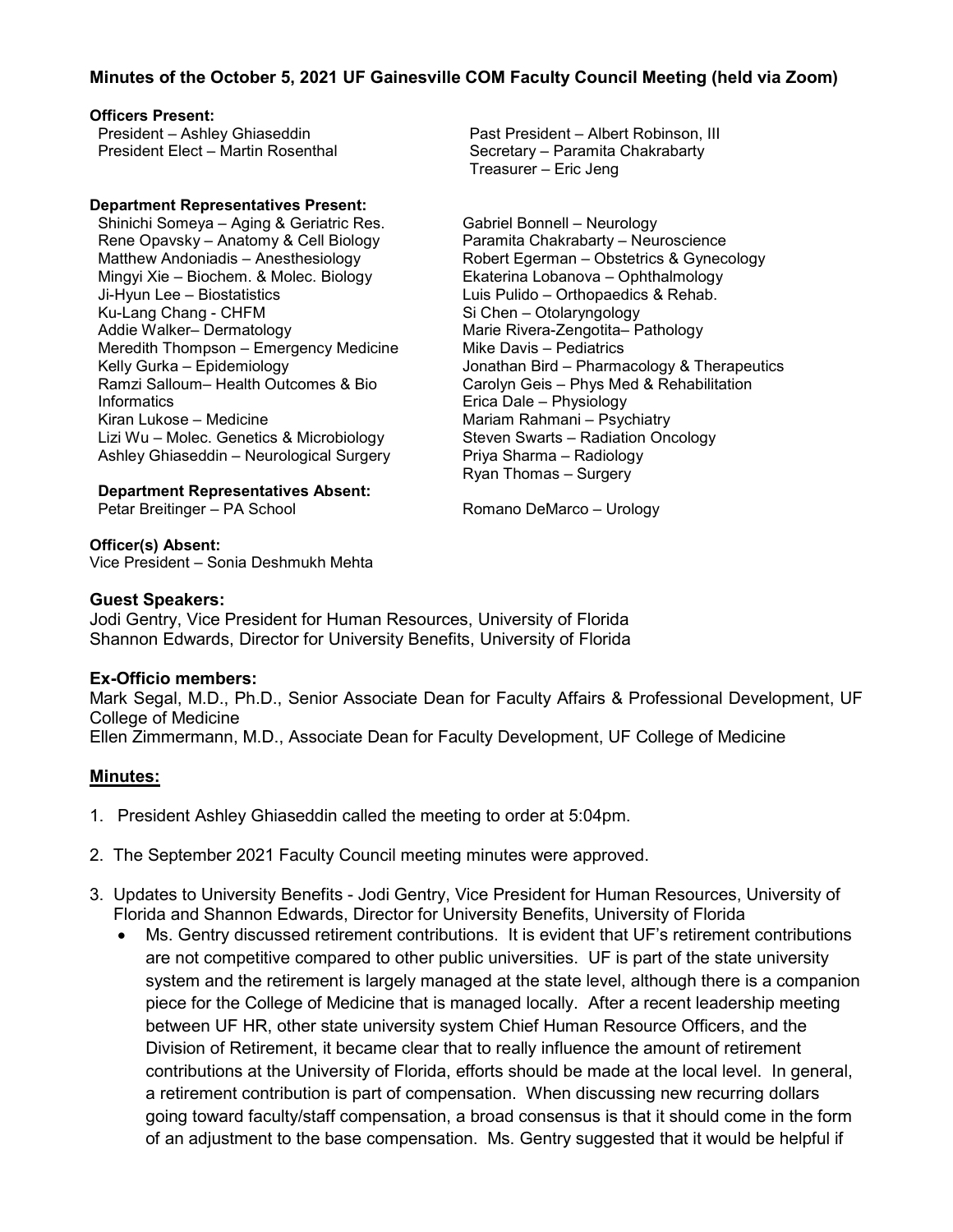COM faculty made it clear that while the adjustments to their base salaries are important, they acknowledge that retirement contributions are a priority and they would be willing and interested in receiving some of their compensation in the form of a retirement contribution instead. This would effectively be deferred compensation rather than adjustments to base compensation, which would be beneficial to both the university and the faculty, mostly because taxes will be deferred and this can increase the employer contribution portion to a faculty's retirement package. This would be done by putting in place a 401(a), which is a separate vehicle than the 403(b). That also has limits, but it would be additive and would not compete with the 403(b).

- Ms. Edwards stated that there are very minor changes in benefits for 2022 from the State of Florida perspective and from the UF select plans such as Gator Care. There are no rate increases for health insurance. There are slight rate increases for a few of the dental plan options and there is no change in coverages. There are a few changes from the IRS perspective relating to dependent care flexible spending accounts, which have gone back down to the pre-pandemic limit of \$5000 that can be put aside.
- Open Enrollment will occur October 11-29, 2021.
- The 8 weeks of paid parental leave or paid medical leave within a 24-month period was rolledout last January and has been well-received.
- PTO was paused campus-wide and conversations about that are still ongoing. Changes are anticipated sometime during 2022.
- Faculty should contact COM HR for issues related to benefits. Faculty should contact Central HR for issues related to retirement, leave, disability, or employee death.
- Dr. Ghiaseddin plans to start a Benefits Working Group within the Faculty Council. Those that are interested in participating can email Dr. Ghiaseddin [\(ashley.ghiaseddin@neurosurgery.ufl.edu\)](mailto:ashley.ghiaseddin@neurosurgery.ufl.edu) or Melissa Liverman [\(liverman@ufl.edu\)](mailto:liverman@ufl.edu).
- 4. Committee Reports:
	- President's Report and Executive Committee Report (September 2021) Ashley Ghiaseddin, M.D.
		- o Dr. Michael Mahoney, Director of UF Research Operations & Services, discussed the Animal Research Programs. Several Department Chairs voiced concerns from their research faculty regarding issues related to the Institutional Animal Care and Use Committee (IACUC) and barriers that slow better facilitation of their research. Following the meeting, Dr. Mahoney contacted Dr. Charles Wood, Dr. Michael Okun, Dr. Jeffrey Martens and Dr. Jennifer Bizon to discuss this further. He asked the other Department Chairs to contact one of these four chairs or contact him directly with any animal research issues that may arise.
		- $\circ$  Dr. Marvin Dewar provided an update on the UF COM Clinical Practice. The Florida Clinical Practice Association (FCPA) is the faculty practice plan for UF COM. This is a non-profit organization formed in 1976 that performs the billing and collection of professional fees generated by COM faculty, including fees from the UF Health clinics. The membership of the corporation consists of all clinical faculty who are employed full-time or part-time by the UF COM, as well as the FCPA Board of Directors. Elections were recently held. Dr. Gilbert Upchurch, Chair of Surgery, is now the President; Dr. Sonal Tuli, Chair of Ophthalmology, is now the first Vice President (VP); Dr. Jamie Conti, Chair of Medicine, is now the second VP; and Dr. Brian Hoh, Chair of Neurosurgery, is now the third VP. In addition to the elected members, the Executive Committee includes Dean Colleen Koch as Chair, Dr. Marvin Dewar as CEO,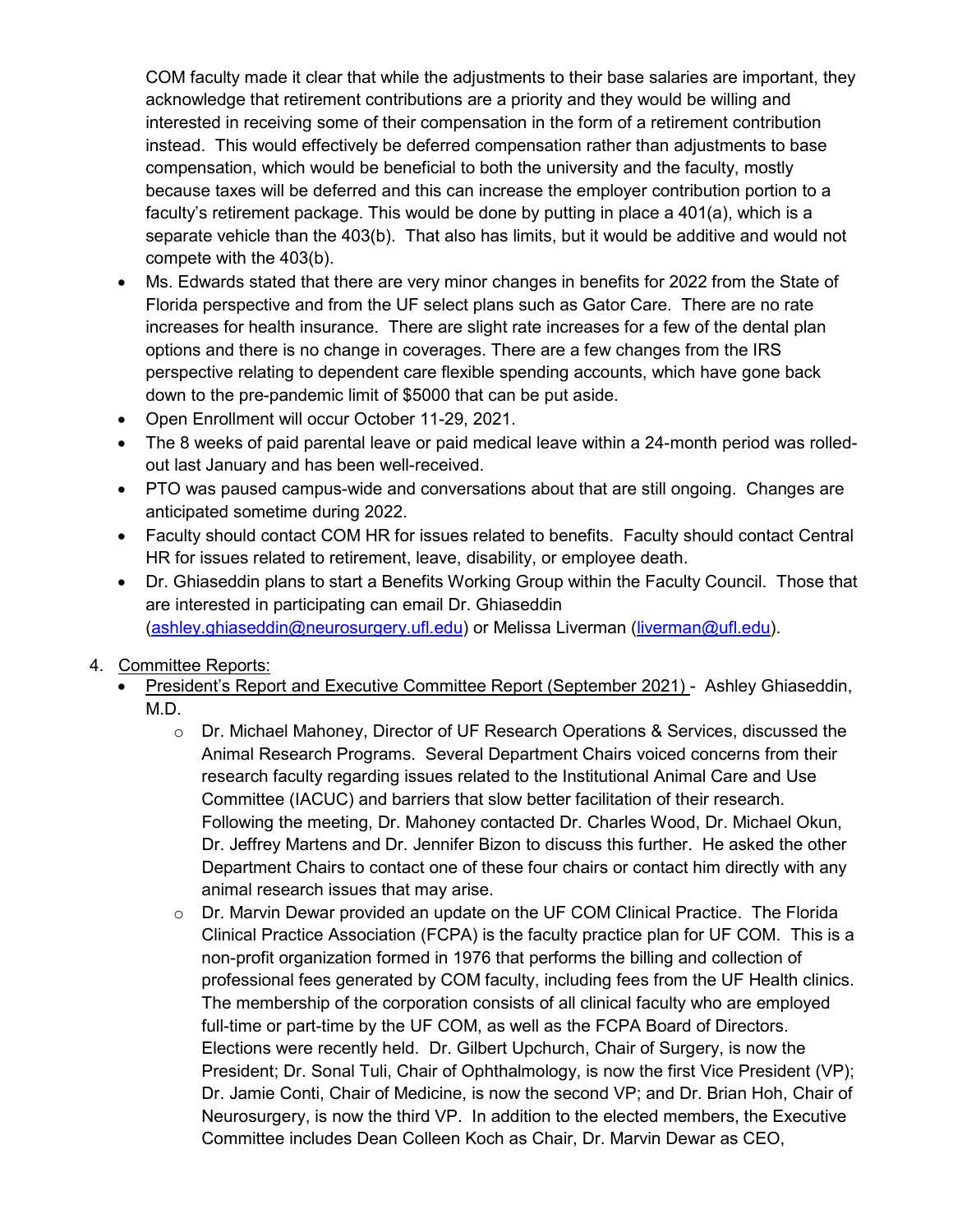Mr. Jeremy Sibiski as Treasurer, and Mr. Andrew Eisman as Secretary. There are several committees that these members will serve on in addition to the Executive Committee that include finance, auditing, compliance, practice management, business development and strategy, quality and safety, as well as access. The goal of electing new members is to generate new ideas and a plan moving forward.

- $\circ$  Dr. Kevin Clarke was introduced as the Director of COM Human Resources. He has 19 years of experience in employee relations and Human Resources administration. His goals include increasing efficiency and promoting consultative relationships between COM HR and departments, and assisting administration and Department Chairs in developing a strategic outlook regarding Human Resources functions.
- o Dr. Mark Segal discussed the Greater Gator Community initiative.
- o Dr. Donna Parker discussed upcoming faculty and staff development opportunities:
	- Dr. Ellen Zimmermann continues to present Implicit Bias workshops to COM departments.
	- UF's [Stronger Together](https://learn-and-grow.hr.ufl.edu/courses-registration/stronger-together/) Program provides a series of workshops on engaging in difficult conversations about race.
	- UF [Certificate in Multicultural Mentoring](https://cdo.ufl.edu/strategy--initiatives/uf-certificate-in-multicultural-mentoring-/) has several programs that are offered throughout the month.
- o Information on active searches is noted below:
	- There are currently 4 applicants for the Chair of Biochemistry that will be invited to campus in mid-October.
	- The first round of interviews with applicants for the Chair of Community Health & Family Medicine is complete.
	- The first round of interviews with applicants for the Chair of Pediatrics are tentatively scheduled for December.
	- The search for the Senior Associate Dean for COM Research is ongoing.
	- Dr. Tim Morey is the Chair of the Search Committee for the Emergency Medicine Chair search.
- o The COVID-19 daily census continues to fall. As of October 4, 2021, the total COVIDrelated patient census is 101 with the COVID-19 positive patient census at 38. The COVID-resolved patient census (the number of patients that are no longer COVIDpositive but still hospitalized), is at 63.
- Curriculum Committee Report (September 2021) Meredith Thompson, M.D.
	- $\circ$  The Grade Grievance Procedures were updated, particularly for Clerkships. There is now a formalized process for faculty resources if the student cannot resolve issues that are outside of the Clerkship Directors.
	- $\circ$  There were updates to the best practices for the Teaching and Learning Task Force. The Institutional Learning Objectives are being reviewed for the COM in light of the recent preparation for the LCME.
	- o Dr. Joseph Fantone provided LCME updates.
- 5. Old Business:
	- Update on 2021 Chair Evaluations Ashley Ghiaseddin, M.D.
		- The Faculty Council officers will be working with UF Talent Management on the upcoming chair evaluations, using Quadrant 360 as a guideline as well as the Mayo Clinic Leadership Index as an addition. This would be the only tool used for Division Chiefs.
		- o The tentative timelines for the evaluations are as follows: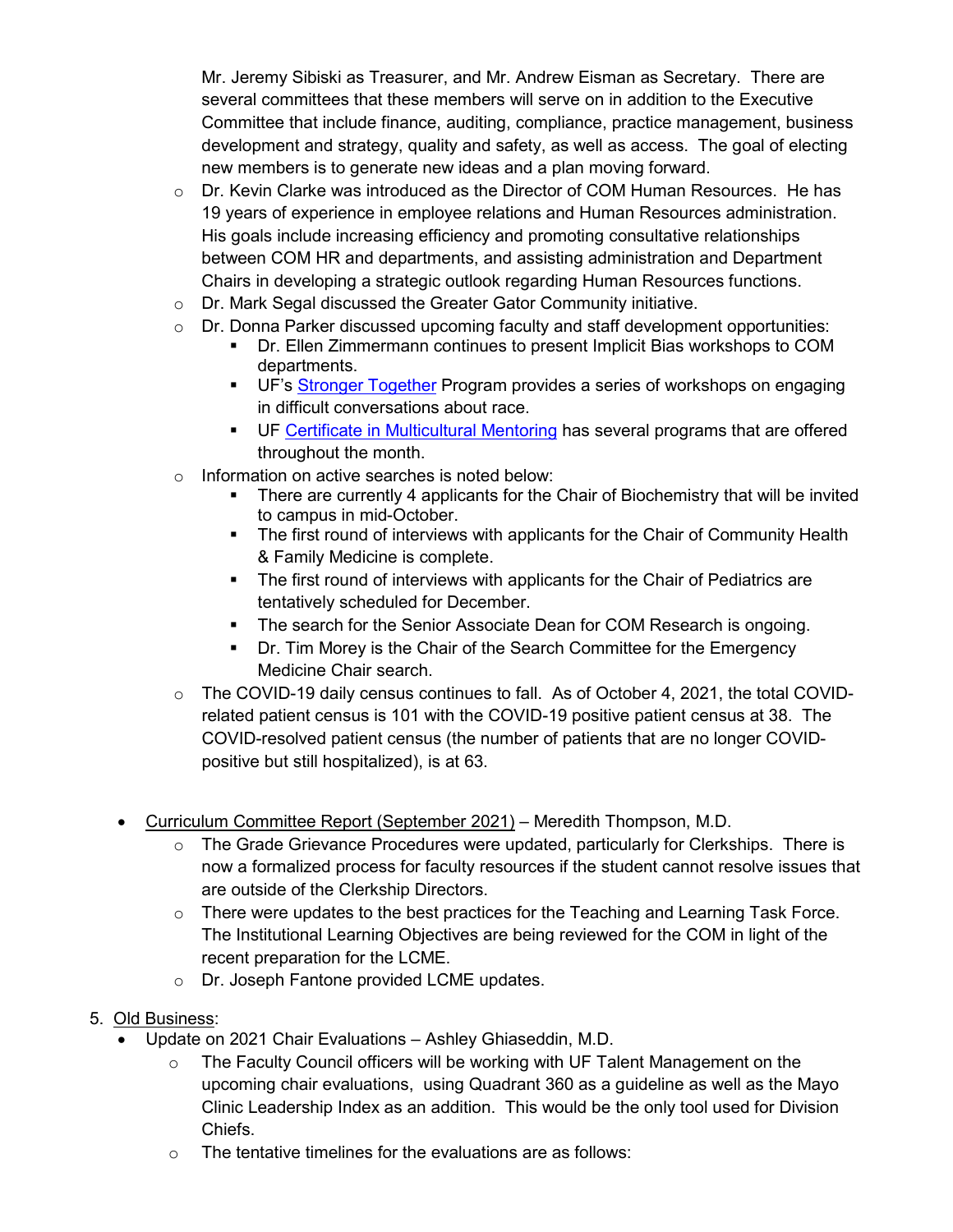- **The evaluations for Department Chairs and Division Chiefs will be held** annually in May.
- The evaluations for the Senior Associate Deans will be held every 1-3 years in January.
- **The evaluations for the Dean will be held every 5 years in January.**

# 6. New Business:

- Dr. Ghiaseddin encouraged committee members to review the [Faculty Council Bylaws](https://facultycouncil.med.ufl.edu/wordpress/files/2021/02/FC-Bylaws-11-3-20.pdf) and let him know if you have any questions or concerns.
- Vote on Dean's Vision Statement Ashley Ghiaseddin, M.D.
	- $\circ$  An email was sent to committee members on September 24, 2021 with a draft of the Vision Statements from the 7 pillars of Dean Colleen Koch's Strategic Plan. This vision statement was prepared by discussion and sharing feedback among COM stakeholders through an initial online survey, zoom retreats and focus groups led by Dean Koch. A town hall will be held in December 2021 to share these results with faculty at large by the Dean. A voting request will be sent to committee members following today's meeting to determine whether or not the faculty council members agree with the proposed Vision Statements. If the majority of the faculty committee members approve, Dr. Ghiaseddin will then present this to the Executive Committee at the October 2021 meeting.

President Ashley Ghiaseddin adjourned the meeting at 6:16pm.

### -------------------------------------------------------------------------------------------------------------------------------------- **Announcements:**

- 2022 Benefits Enrollment Period Opens October 19, 2020 through 5pm EST on November 6, 2020. COM-HR is hosting the following events:
	- $\circ$  October 13, 2020 Virtual Benefits Assistance 1:1 drop-in meetings between employees and COM Talent Management Specialists
	- o October 23, 2020 Virtual Benefits Assistance for Basic Science Departments 1:1 drop-in meetings between Basic Science Department employees and COM Talent Management Specialists
	- o October 27, 2020 Open Enrollment Virtual Benefits Expo Presentations with insurance and retirement providers
	- o Tuesday, November 3, 2020 Virtual Benefits Assistance 1:1 drop-in meetings between employees and COM Talent Management Specialists
- Announcing Robert F. Donnell, M.D., as the UF Health chief medical informatics officer and UF College of Medicine assistant dean for clinical informatics.
- Announcing Russell Froman, J.D., Ed.D. as Title IX Coordinator in the Office for Accessibility and Gender Equity
- COM Leadership Development Program (LDP) is now accepting applications for the 2022 cohort. This program is designed for College of Medicine faculty who are current leaders at or above the level of Division Chief, Program Director, Concentration Directors, or equivalent. Nominations or self-nominations are due by 5:00 pm on Friday, October 22nd, 2021.
- For the latest on UF Health Covid status, visit: [https://coronavirus.ufhealth.org/.](https://coronavirus.ufhealth.org/) Effective immediately, in light of new guidance from the Centers for Disease Control and Prevention, students, faculty, staff, vendors and visitors are expected to wear a mask at all times when inside any UF facility.